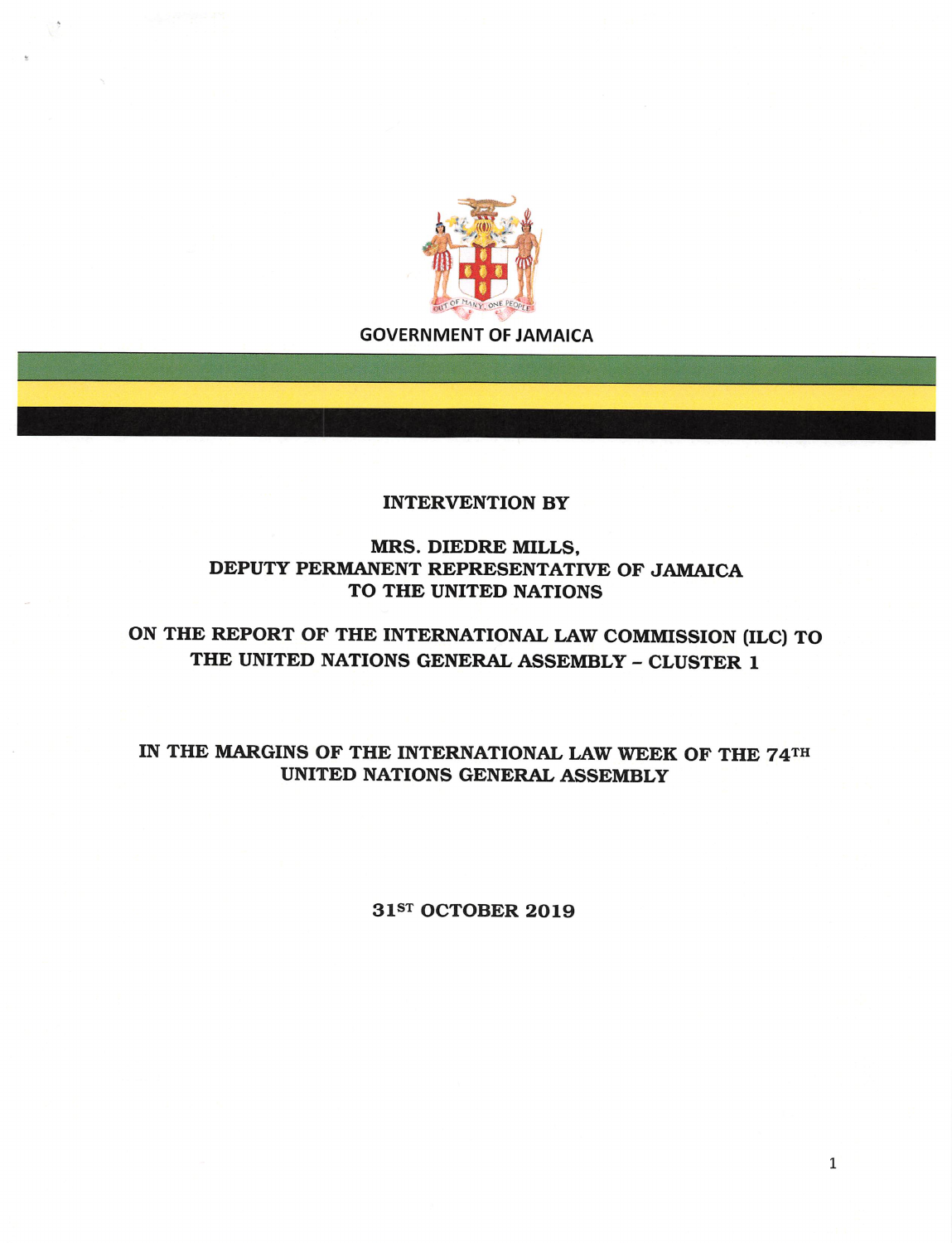## Mr Chairman,

My delegation is pleased to lend our voice to these active discussions on the ILC report, which has been presented by the Commission, as is customary, for the consideration of Member States. As this is the first time my delegation is taking the floor, please do allow us to extend congratulations to you and the newly appointed bureau, and to assure you of Jamaica's fullest support during your tenure.

Distinguished Colleagues,

My delegation expresses its appreciation to the ILC for the report on its seventyfirst session and to the Rapporteurs for their fulsome and thought provoking reports. We look forward to their treatment of the topic, "Sea-level rise in relation to international law", which has been Included In the ILC's long-term programme of work. General Assembly Resolution 73/265 which takes note of this, "calls upon the Commission to take into consideration the comments, concerns and observations expressed by Governments during the debate in the Sixth Committee." My delegation takes this opportunity to express our comments, concerns and observations with the hope that the Commission will address these in its deliberations.

It is the view of my delegation that the three specific sub-topics identified by the ILC in the syllabus prepared in 2018, namely, issues related to the law of the sea, Issues related to statehood and Issues related to the protection of persons affected by sea-level rise, should be addressed In a manner that may practically assist States in determining the appropriate measures to adopt and lay the basis for the progressive development of rules of international law in relation to climate change, in particular, state responsibility, the precautionary approach, mitigation, adaptation, damage and ioss, and compensation.

The work undertaken since 2007 by the International Law Association (ILA) on sea-level rise as regards the implications for international law, has progressed from an examination of normal baselines with particular reference to low-lying, small island developing states (SIDS) to a much broader review encompassing the possible complete inundation of State territory or loss of parts of a State's territory or maritime zones due to sea-level rise, and the implications for statehood, nationality and human rights. The reports of the ILA are thought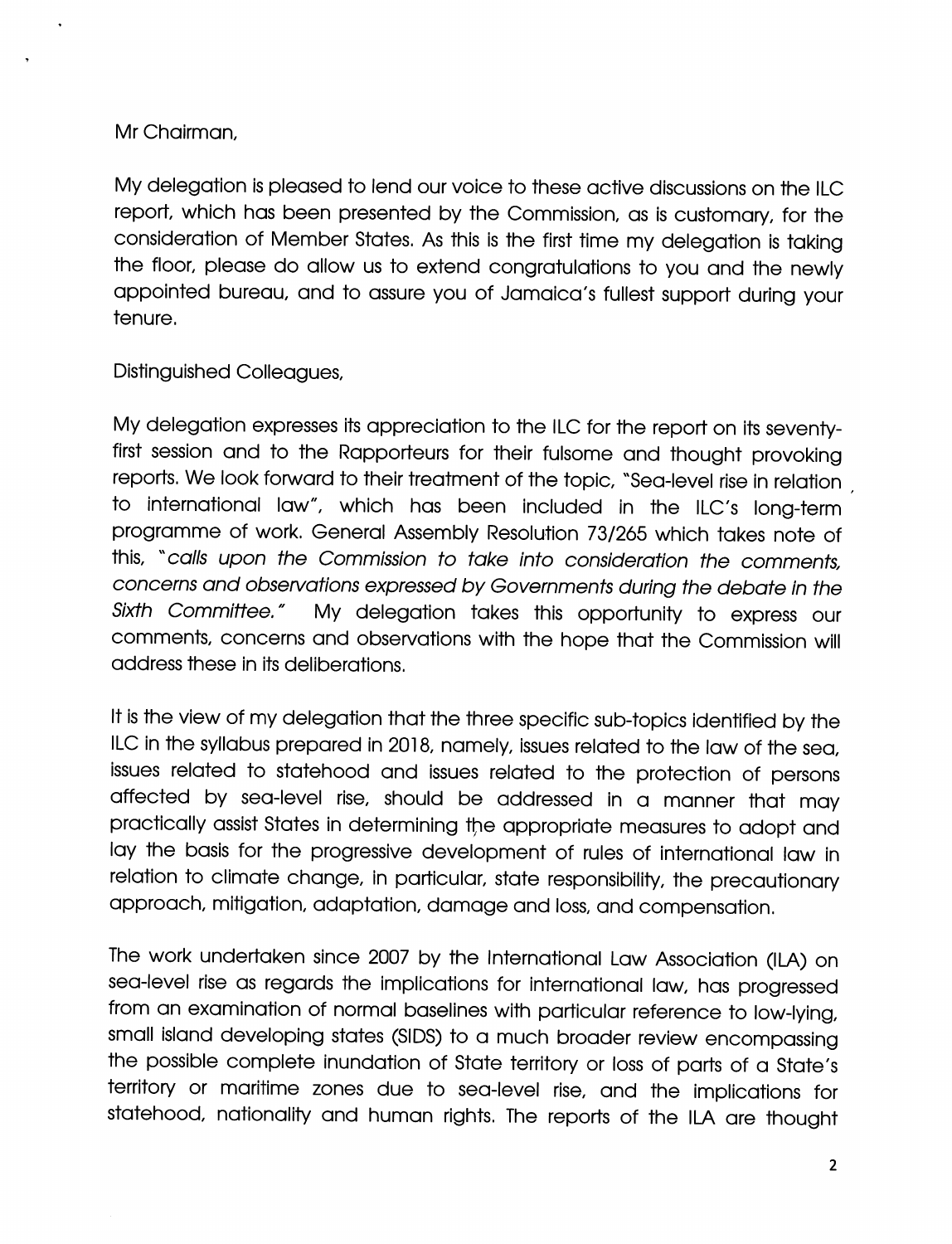provoking. Due note is taken of the resoiutions adopted by the 78th Conference of the internationai Law Association, held in Sydney, Australia, 19-24 August 2018; in particular to the proposal that the baselines and the outer limits of maritime zones of a coastal or an archipelagic State that have been properly determined in accordance with the 1982 Law of the Sea Convention, should be maintained and need not be recalculated, should sea level changes affect the geographical reality of the coastline. The proposal is made de lege ferenda.

The proposal runs counter to the statement of the ILA Baselines Committee that, as a matter of international law, "(c)oastal states may protect and preserve territory through physical reinforcement, but not through the legal fiction of a charted line that is unrepresentative of the actual low-water line." (ILA 2018 Report, page 11)

The weight of the jurisprudence supports the position adopted by the ILA Baselines Committee. The Bay of Bengal case (Bangladesh v India) (paragraphs 213-215) tells us that maritime delimitation is not dependent on what may likely occur in the future; the Tribunal noted that "(t)he issue is not whether the coastlines of the Parties will be affected by climate change in the years or centuries to come." What matters is the "physical reality at the time of the delimitation". The Nicaragua/Honduras case reminds us that we cannot live in the past. The internationai Court of Justice was unwilling to construct a boundary line that "may appear arbitrary or unreasonable in the near future" given the changing nature of the coastline which, in the Court's words, exhibited "a very active morpho-dynamism." (paragraph 277)

State practice in support of the proposed way forward as reflected in the ILA resolution is highlighted in the ILA Report; reference is made, most notably, to the declaration made by the Polynesian Leaders Group on 16 July 2015 (the Taputapudtea Declaration on Climate Change), and the more recent, March 2018, declaration by eight (8) Pacific Island leaders (The Delap Commitment on Securing Our Common Wealth of Oceans - reshaping the future to take control of the fisheries'). Both declarations call for acceptance of defined baselines in perpetuity irrespective of the possible implications of sea-level rise.

Jamaica is a member of AOSIS, the Alliance of Small island States (AOSIS) - an intergovernmental organization which was established in 1990 during the Second World Climate Conference in Geneva. AOSIS is on record as being the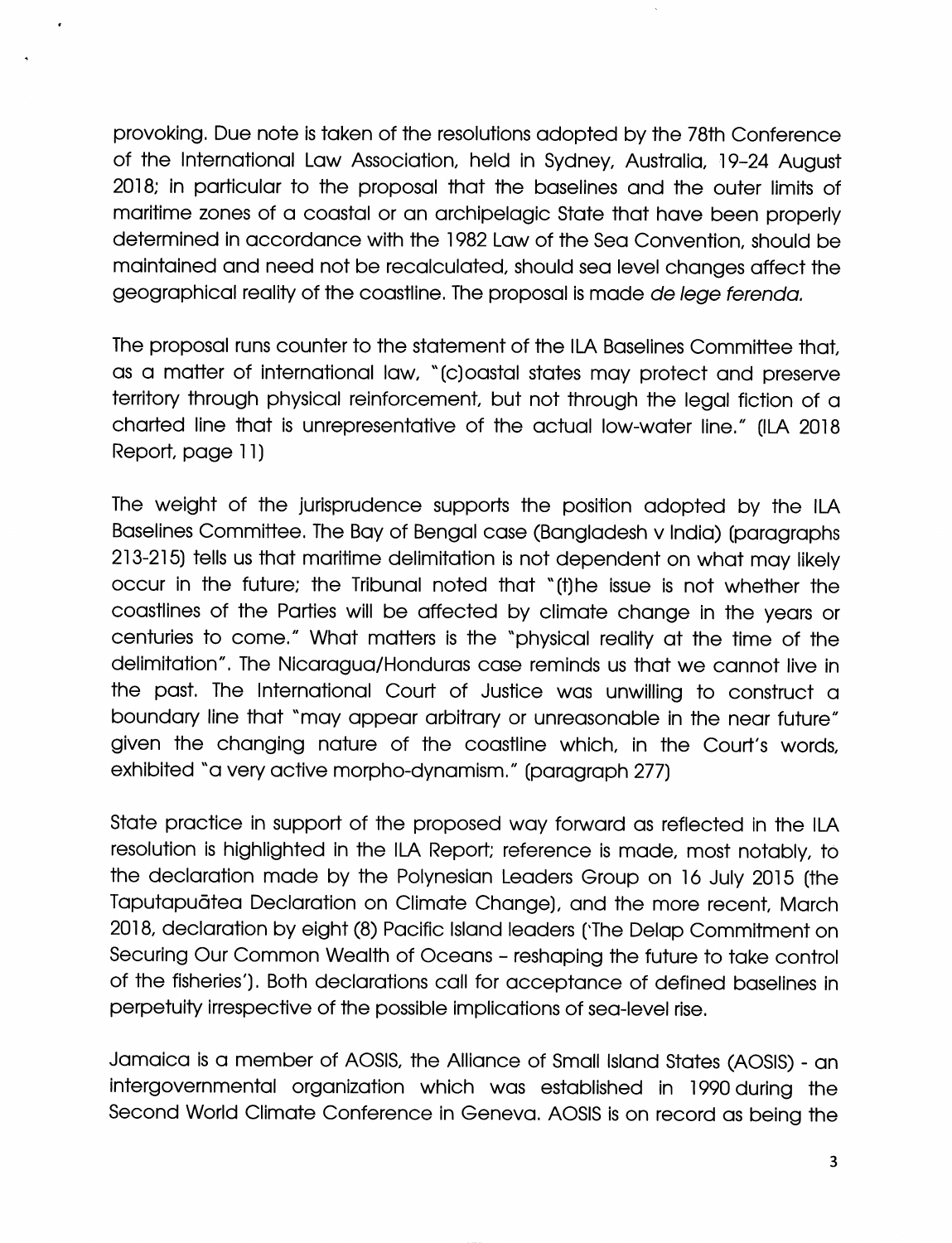first group of countries to raise concerns on seo-ievei rise in the negotiations on the United Nations Framework Convention on Climate Change (UNFCCC). The Prime Minister of Jamaica, the Most Honourable Andrew Hoiness, in a recent Op Ed with the Prime Minister of Fiji noted that - and i quote:

"For us, inaction on climate change is too costly. We stand to lose the most because of our small size, open and fragile economies and the high exposure of our populations, critical infrastructure and main economic drivers to extreme events, sea-ievei rise and other hazards. The world stalls but we have no choice but to act. While we are least responsible, climate change poses an existential threat that has spurred us, the leaders of two island-nations, to act decisively."

The studies that have been undertaken indicate that reports of battering waves coupled with rising sea levels have caused significant beach erosion along Jamaica's coastline within the last five years; coastal inundation and storm surge potentially places the entire coastline at risk. A new Building Act came into force on 15 January 2019 and is the mechanism through which new building standards will be imposed. Additionally, Development Orders under the Town and Country Planning Act, will make provision for flooding, sea level rise, and setbacks from waterways and water bodies.

The National Water Policy that was tabled in Parliament in June 2019 expresses concern that a decrease in groundwater levels, coupled with the expected rise in sea levels, would result in salt water intrusion and a contamination of the ground water sources which provide 85 percent of the nation's water supply. A Draft Water Sector Adaptation Strategy to Address Climate Change and the Climate Change Policy Framework and Action Plan have been prepared.

Yet while the costs of dealing with brackish water and the loss of productive agricultural land to saline soils poses significant sustainable development challenges for Jamaica, there need not be implications for our maritime boundaries if the necessary remedial measures are taken at the appropriate time.

Jamaica has undertaken extensive work to address coastal erosion along the Palisadoes Spit causing flooding and deposited sand and debris on the road access to the Norman Maniey international Airport rendering it impassable. We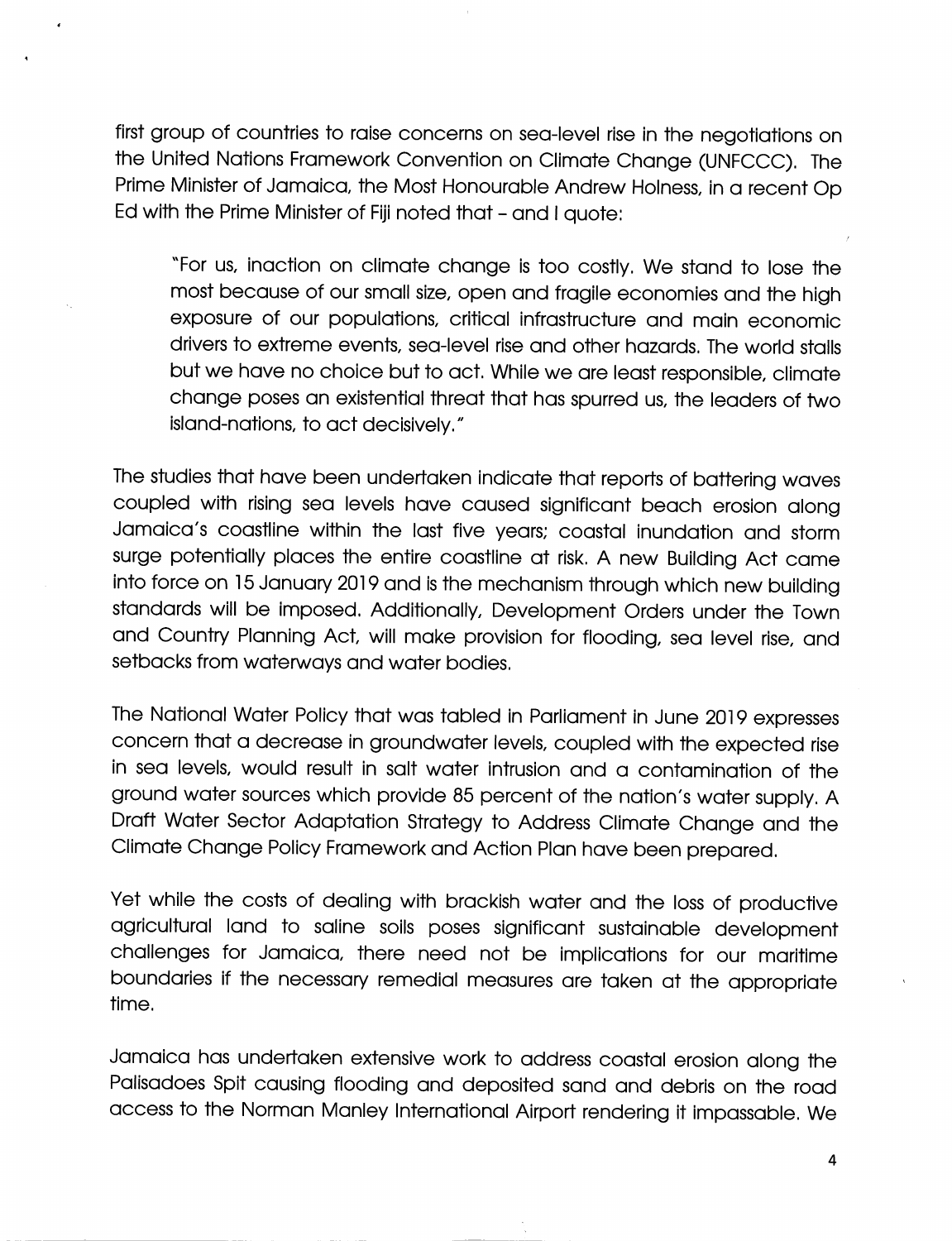are now deploying SeaWalk technology in Port Royal to provide a floating cruise ship pier, thus avoiding dredging and extensive infrastructural works typically required to construct a conventional berthing system. This is required due to the environmentally sensitive nature of the area and the need to preserve the sunken city and treasures that it may hold.

All States may construct harbour works, dikes, groynes or similar features. It is accepted that the outermost permanent harbour works which form an integral part of the harbour system are regarded as forming port of the coast for the purposes of delimiting the territorial sea (UNCLOS, article 11). A number of States have taken measures to reclaim land, and have built extensive concrete and rock breakwaters around natural features to protect them from erosion.

The ILA 2018 Report (at page 10) notes that, "(a)lthough It Is generally accepted that coastal States may undertake physical measures to maintain their existing baselines. It was recognised that for many coastal States this would not be a feasible option due to the costs involved." The ILA Report observes that this is "an expensive course of action that would excessively penalise the poorest and most vulnerable States." (ILA 2018 Report, page 13)

A large percentage of Jamaica's population (approximately 25%) Is concentrated near to the coastline. Critical Infrastructures like port facilities, tourism centres and dense population centres are located within Jamaica's coastal zone. Sea level rise and storm surges will Impact these critical Infrastructures economically since an estimated 90% of GDP Is produced within the coastal zone. Sea level rise is also expected to exacerbate coastal erosion, resulting in damage or increased loss of coastal ecosystems, threatening property and infrastructure located in coastal areas and resulting in salt water intrusion of underground coastal aquifers.

It is generally anticipated that sea-levels will rise globally by approximately one metre by the year 2100. The future rise in the Caribbean is not expected to be significantly different from the projected global rise. Jamaica's First National Communication in the context of the UNFCCC indicated that the Intergovernmental Panel on Climate Change (IPCC) in 1990 estimated that the cost to protect Jamaica from one metre of sea level rise would be LISD462 million - that figure, now some three decades later, would be significantly higher.